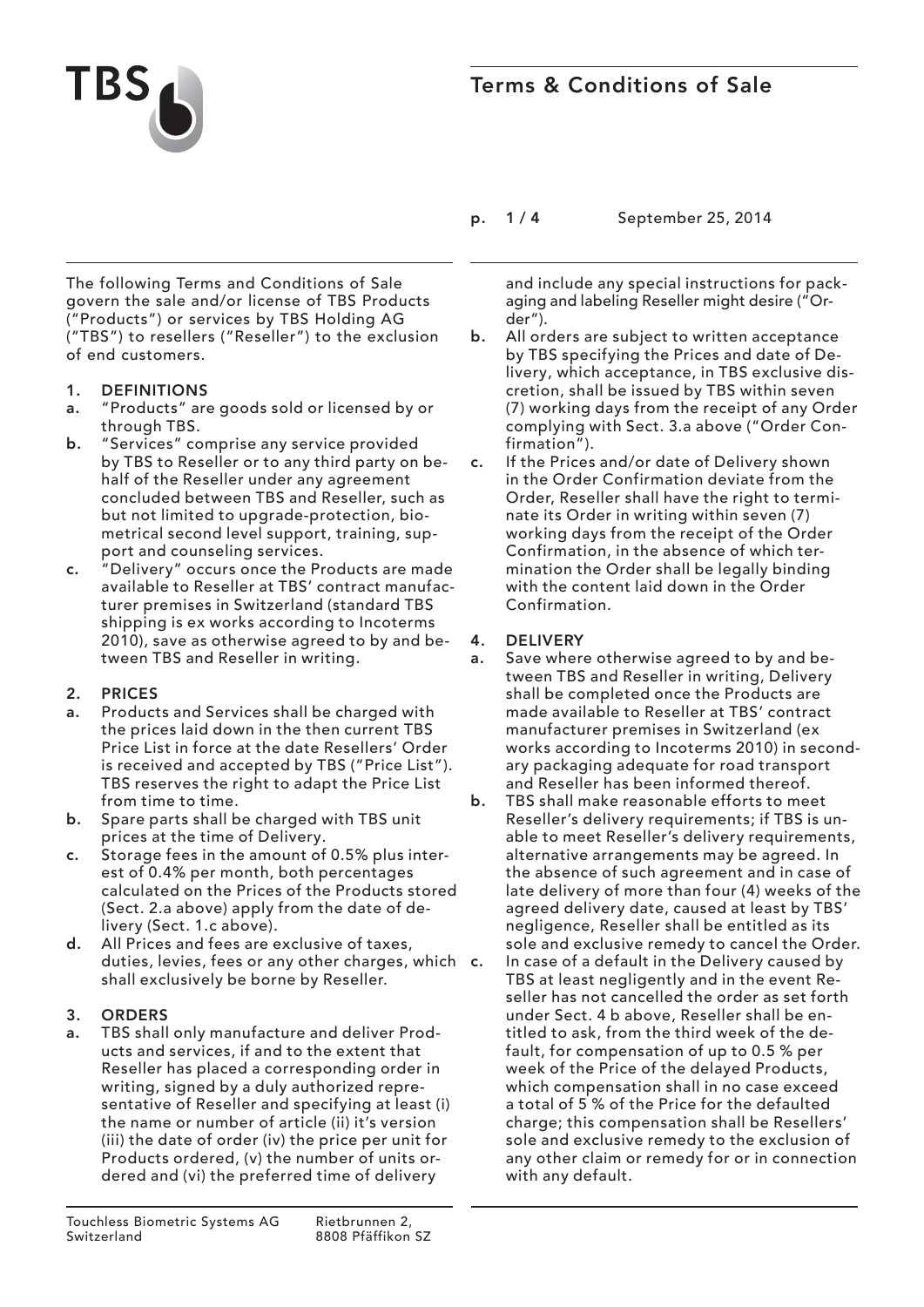

# Terms & Conditions of Sale

- p. 2 / 4 September 25, 2014
- d. Save where the delay is caused by the occurrence of obstacles which despite all reasonable efforts could not be hindered, Reseller shall be entitled to withdraw from its Order requesting repayment of any payments already made if a defaulted Delivery has not been made up for within an additional deadline of no less than twenty (20) working days set by Reseller to TBS in writing. Withdrawal from the Order shall be Resellers' sole remedy to the exclusion of any other claims or remedies, safe where TBS can be proven to have acted at least gross negligently.

#### 5. SHIPMENT AND RISK OF LOSS

- a. If so requested by Reseller, TBS shall organize transport and shipment according to TBS's standard commercial practice, whereby each and any related cost shall be invoiced to and borne by Reseller without surcharge.
- b. Risk of loss and damage will pass to Reseller per Incoterms 2010, EXW.

#### 6. ACCEPTANCE

Acceptance of Products by Reseller occurs upon Delivery and will be presumed unless Reseller issues a claim for wrong shipment (products, quantity and address) or damaged Products within twenty (20) days from the date of Delivery.

#### 7. PAYMENT AND TITLE

- a. All payments have to be effected by Reseller in Swiss Francs (CHF) within thirty (30) days from TBS's invoice date, unless otherwise agreed to in writing.
- b. Should, in TBS's opinion, Reseller's financial condition, previous payment record or the nature of Reseller's relationship with TBS have changed, TBS may modify payment terms at any time and in particular demand prepayment.
- c. For any default in payment, Reseller shall pay interest in the amount of 4 % on top of the respective three–months–Libor CHF of the Swiss National Bank, from the due date (Sect. 7.a above).
- d. TBS may discontinue performance if Reseller fails to pay any sum due, or fails to perform under this or any other agre8ement if, after ten (10) days written notice, the failure has

not been cured.

e. Title to Products as well as each and any ownership right in or corresponding to Products shall remain with TBS until such time that the price for the respective Order has been paid in full to TBS. Reseller shall be entitled to resell Products to end customers. Upon Delivery, Reseller assigns for security each and any claim arising out of the resale of Products to Reseller's customers to TBS; Reseller shall be entitled to claim and receive the purchase price from its customers until such time that TBS chooses to reveal the assignment, which TBS is only entitled to do once the conditions in Sect. 7.d above are met.

#### 8. WARRANTY

- a. TBS warrants Products against nonconformity with specifications (published by TBS or expressly agreed with Reseller in writing) as well as defects in materials and workmanship for eighteen (18) months from date of Delivery. In case of repairs being carried out, six (6) month warranty is granted on the repaired or exchanges parts, which period shall in no case expire prior to the eighteen (18) months warranty period stipulated in the previous sentence of this Sect. 8.a.
- b. In case of warranty, TBS shall repair and return to Reseller, free of charge, each and any part of a Delivery proven to be damaged within the meaning of Sect. 8.a above as soon as possible, but in no case later than within twenty (20) working days from the receipt of the Product. Reseller shall advance any shipping charges (including all duties, levies, fees and taxes) for Products returned to TBS for warranty service. For valid warranty claims, TBS shall reimburse Reseller for prepaid freight charges and return Products to Reseller at TBS's expense.
- c. If more than five percent (5%) of all Products covered by a single Order prove defective within the meaning of Sect. 8.a above, TBS shall provide Reseller with a plan for the elimination of the defects; if these defects were caused by TBS at least negligently, TBS shall bear the corresponding costs of Reseller.
- d. Should, in TBS view, no repair be possible or feasible, Reseller shall be entitled to a refund of the purchase price upon prompt return of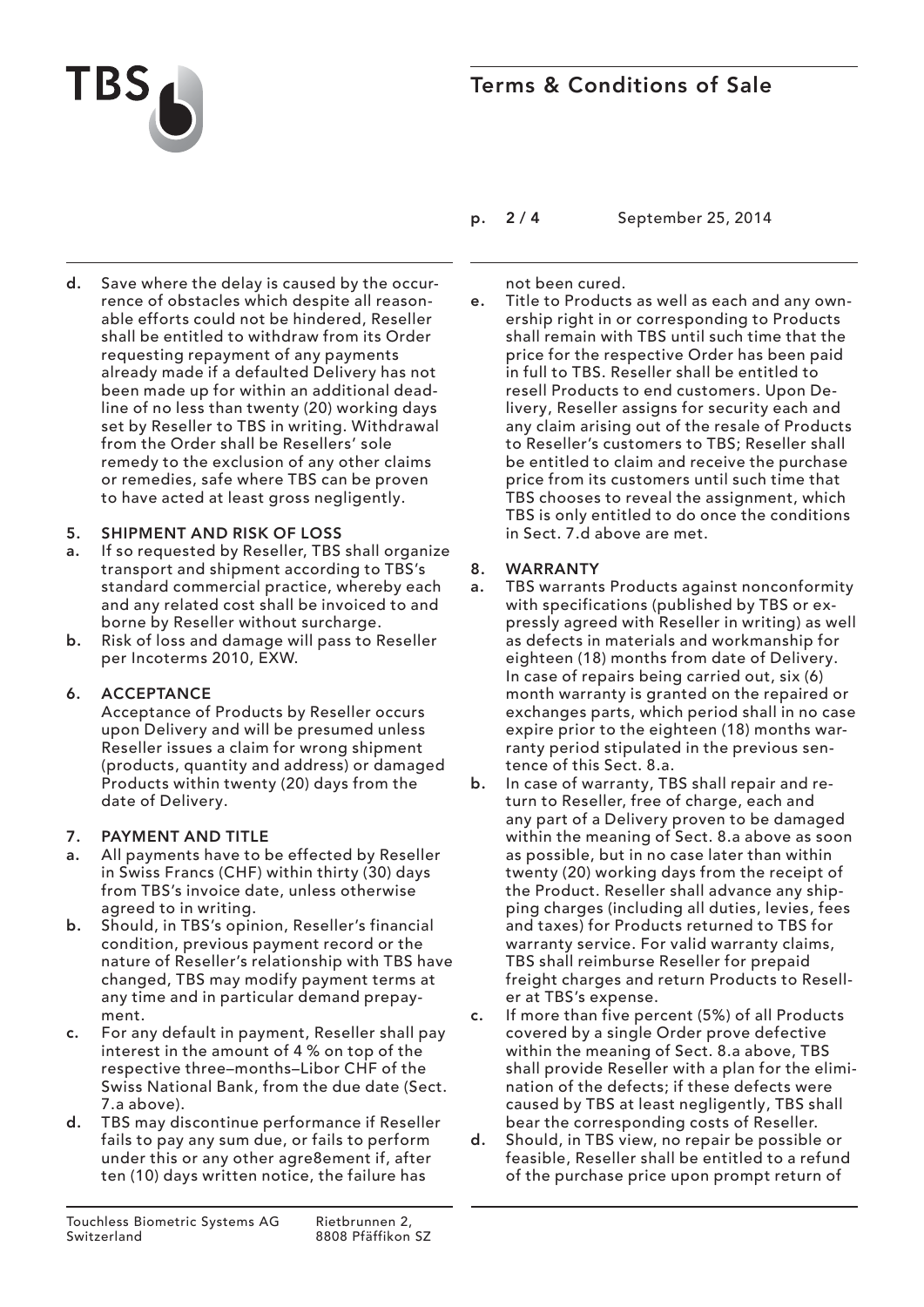



p. 3 / 4 September 25, 2014

the Product beyond repair.

- e. Both TBS and Reseller shall be liable for damages they at least negligently caused the other Party up to a maximum amount of CHF 50,000.00 per occurrence of damage, but in no case exceeding an absolute maximum amount of CHF 150,000.00 per calendar year.
- f. For consequential, secondary or indirect losses of Reseller – in particular losses not concerning the Products themselves like standstill of production, losses due to impossibility to use the Products, losses due to the cancellation of contracts, lost profits as well as claims based on incorrect advice or any other ancillary duties – TBS shall only be liable if and to the extent that TBS can be proven to have acted gross negligently or by willful misconduct.
- g. The above warranties do not apply to defects resulting from unauthorized, improper or inadequate maintenance or repair; use of Reseller or third party software, interfacing or supplies; unauthorized modification; improper use or operation outside the specifications for the Product; abuse, negligence, accident, loss or damage in transit or improper site preparation.
- h. THE ABOVE WARRANTIES ARE EXCLUSIVE AND NO OTHER WARRANTY, WHETHER WRITTEN OR ORAL, IS EXPRESSED OR IM-PLIED. TBS SPECIFICALLY AND EXPRESSLY DISCLAIMS THE IMPLIED WARRANTIES OF MERCHANTABILITY AND FITNESS FOR A PARTICULAR PURPOSE.

#### 9. LICENSES

- a. Reseller may transfer embedded software only upon transfer of the associated Device. All license terms will be binding on involuntary transferees, notice of which is hereby given. Reseller's license will automatically terminate upon transfer.
- b. The software is owned and copyrighted by TBS or by third party suppliers. Reseller's license confers no title or ownership and does not constitute a sale of any rights in such software, its documentation, or the media on which they are recorded or printed. Third party suppliers may protect their rights in the software in the event of any infringement.
- c. Reseller shall adhere to the licensing agree-

ments with third party licensors.

d. Reseller will not disassemble or decompile the Software without TBS's prior written consent. Where customer has other rights under statute, customer will provide TBS with reasonably detailed information regarding any intended disassembly or decompilation. Reseller will not decrypt the Software unless necessary for legitimate use of the Software.

#### 10. INTELLECTUAL PROPERTY RIGHTS

- a. TBS shall retain each and any right and title to such intellectual property rights, documents, software programs and other tools it provided Reseller with under or in connection with these Terms & Conditions or any transaction hereunder. Reseller acknowledges these rights and titles and shall not, without having obtained prior written approval by TBS, make any use of such intellectual property rights, documents, software programs or tools outside the scope of these Terms & Conditions and outside the purpose for which they have been made available.
- b. TBS shall assist Reseller in any claim against Reseller that Products delivered under the TBS Terms & Conditions at hand infringes a patent, utility model, industrial design, copyright, trade secret, trademark or the like in the country where Products are used or sold, provided that Reseller
- (1) was not at fault; and
- (2) promptly notifies TBS in writing of any such claim; and
- (3) cooperates with TBS in, and grants TBS sole control of the defense or settlement of any such claim.
- c. TBS assistance shall, in TBS sole and exclusive discretion, consist in
- (1) either defense / settlement proceedings with TBS paying infringement claim defense costs, settlement amounts and court awarded damages
- (2) or in refunding Reseller's purchase price upon return of the Product, if within one year of delivery, or the Product's net book value thereafter.
- d. TBS has no obligation for any claim of infringement arising from
- (1) TBS's compliance with Reseller's designs, specifications or instructions;